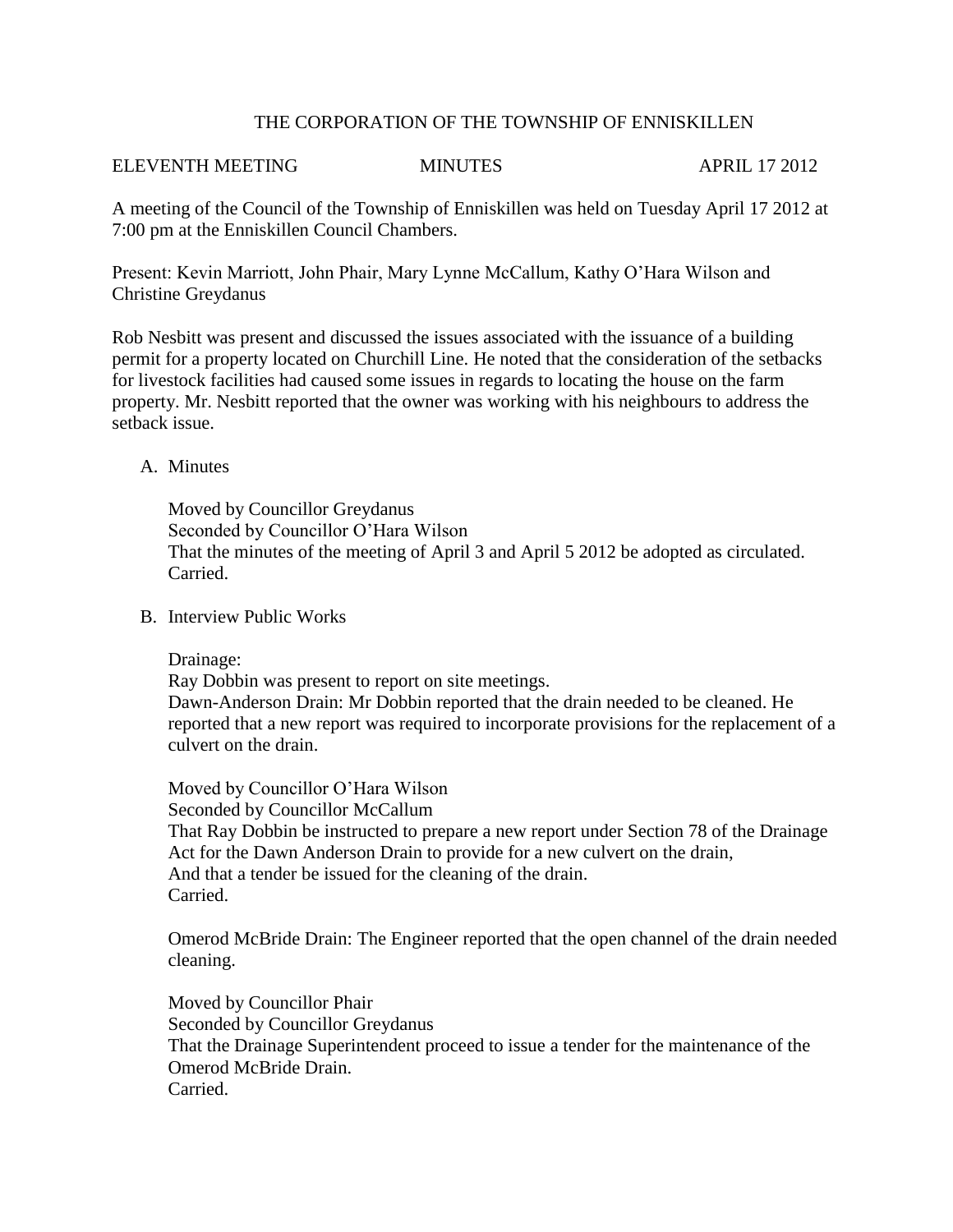Mr. Dobbin noted that if he discovered that culverts were in need of repair he would report back to Council at the time.

4<sup>th</sup> Concession Drain: The Engineer reported that the work had been requested by Maurice Cook to replace his access culvert on the drain. The Engineer reported that up to six bridges appeared to require replacement or repairs to head walls. The Engineer reported that a request had been received to clean the drain during the site meeting. The Engineer reported that the current 4th Concession Drain report did not require revision.

 Moved by Councillor Greydanus Seconded by Councillor McCallum That drainage superintendent be instructed to prepare tenders for culvert repair and replacement as well as the clean out of the drain. Carried.

#### Wilson Outlet Drain:

 The Engineer reported that the Wilson Outlet Drain did not extend to the Prue property. The access bridge to the property was in disrepair. He noted that a new report would be required to incorporate the bridge into the drain. He advised that two additional culvert accesses should be incorporated into the drain at the same time.

## Moved by Councillor McCallum

Seconded by Councillor O'Hara Wilson

 That the Engineer be instructed to prepare a new report under Section 78 of the Drainage Act to extend the drain to include the three properties and construct a new culvert for the Prue property.

Carried.

## Update on Drain Projects-

Mr. Dobbin provided updates on the work underway on the Howlett's Lane Drain,  $8<sup>th</sup>$ Concession Drain, Hunter Drain, Johnson Drain, Murray Drain, O'Dell Park Drain, Richards Drain, McNabb Drain, Burnison Drain and McMurphy Drain.

Councillor McCallum asked Mr. Dobbin if had arranged a community meeting in regards to the Shiloh Centre. Mr. Dobbin noted that a meeting had not been held but he would work to host a meeting.

#### Roads:

- 1. Den Mar Brines- A letter was received confirming the costs of the dust control for 2012.
- 2. Update from Road Tour:

The Road Superintendent discussed the timing of work on Churchill Line. No confirmation had been received from Plympton-Wyoming.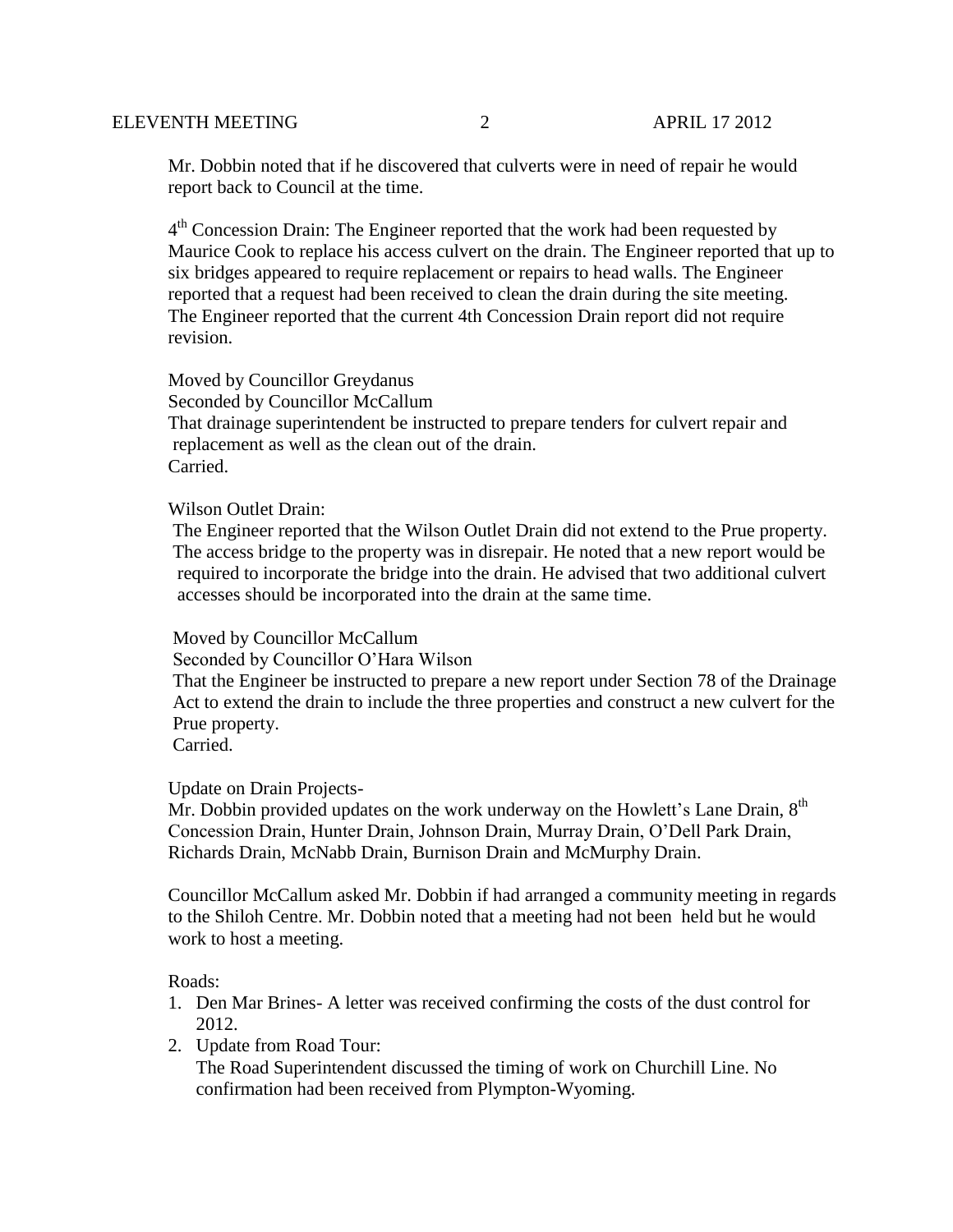## ELEVENTH MEETING 3 APRIL 17 2012

The Road Superintendent noted that he was working on the high float tender. He noted that he was trying to include a second tender to incorporate the use of slurry seal on some of the surface treated roads.

The Road Superintendent reported that Eco insulation would be starting the insulation work in the roads garage on April 18 2012.

A discussion took place in regards to the number of beavers located in Durham Creek. The Road Superintendent noted that he had concerns with flooding of the bridge on Black Ash Road and Gypsie Flats Road.

 The Clerk Reported that the removal of the beavers would require approval of the private land owners. A licensed trapper would be required to undertake the work.

 Moved by Councillor McCallum Seconded by Councillor O'Hara Wilson That the Road Superintendent proceed with a trapping program to address flooding of municipal roads and bridges on Gypsie Flats Road and Black Ash Road associated with Durham Creek. Carried.

 A discussion took place to address drainage concerns in Gorman Park. The Road Superintendent was instructed not to take action concerning drainage in the park.

 The Road Superintendent updated Council on the status of the application of gravel on the municipal roads. He noted that the dolomite stone had not been delivered to the dock at this date. Two roads on the east side of the Township still required the application of maintenance gravel.

- C. Correspondence for information
	- 1. Town of Petrolia
		- 1- Severance Application B02/12 Country Side Realty 4236 Oil Heritage Road
		- 2- Severance Application B01/12 Gibbons-Kelly 228 Eureka
	- 2. Conservation Update April 2012
	- 3. Federation of Canadian Municipalities communique Mar 30, April 5-12
	- 4. Bob Chiarelli Minister of Transportation 2012 budget
	- 5. Minutes Brooke Alvinston Inwood Fire Committee Feb 6-12
	- 6. Sarnia Lambton Economic Partnership Strategic Plan 2012-2015
	- 7. Ward Uptigrove March 2012 Budget Commentary
	- 8. Ontario Association of Fire Chiefs Politicians Seminar
	- 9. County of Lambton Gallery Lambton Sponsorship
	- 10. Ministry of Agriculture 2012 Tile Loan Program
	- 11. Lambton Farm Safety Association Minutes March 5-12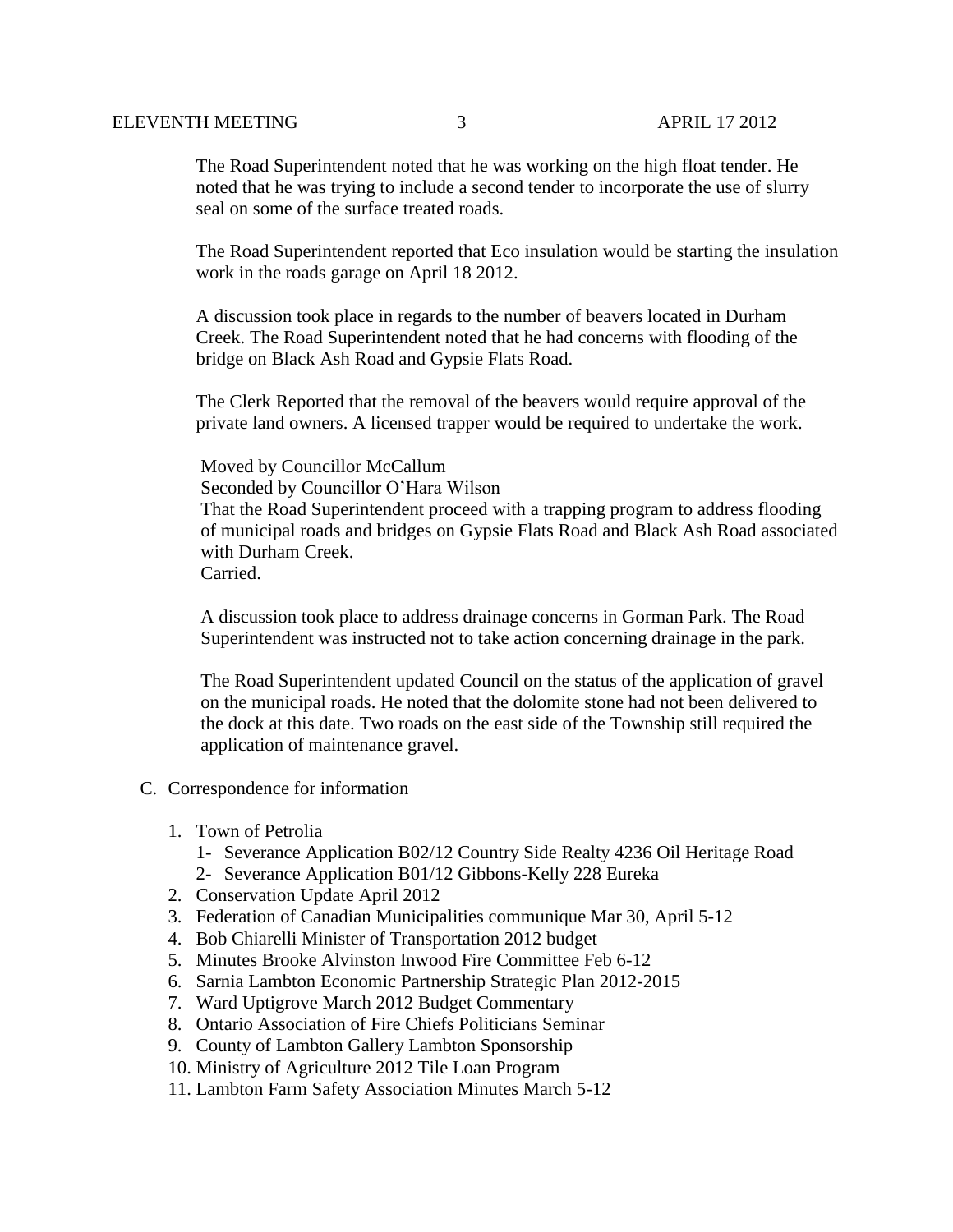# ELEVENTH MEETING 4 4 APRIL 17 2012

- 12. Stewardship Ontario 2011 Grant 13. AMO
	- 1- March 2012 Board Meeting
- 14- Sarnia Community Foundation 2011 Report

 Moved by Councillor O'Hara Wilson Seconded by Councillor Phair That correspondence items 1-14 be received and filed. Carried.

- D. Correspondence requiring motions
- E. Accounts

Moved by Councillor Greydanus Seconded by Councillor McCallum That the accounts be paid as circulated: Cheque: 5022-5058: \$100,669.25 Carried.

- F. Bylaws
	- 1. Bylaw 19 of 2012 Confirmation Bylaw

Moved by Councillor Greydanus Seconded by Councillor O'Hara Wilson That first and second reading be given to Bylaw 19 of 2012. Carried.

Moved by Councillor Phair Seconded by Councillor McCallum That third and final reading be given to Bylaw 19 of 2012. Carried.

- G. Other Business
	- 1. Municipal Liability Jones V. Tsige

The Clerk noted that the appeal court of Ontario had created a new tort dealing with invasion of privacy.

2. Fran Woods Warwick Re: Minister of Labour OGRA/ROMA Conference

It was noted that a meeting to discuss volunteer firefighter issues had not been set up with the Ministry of Labour.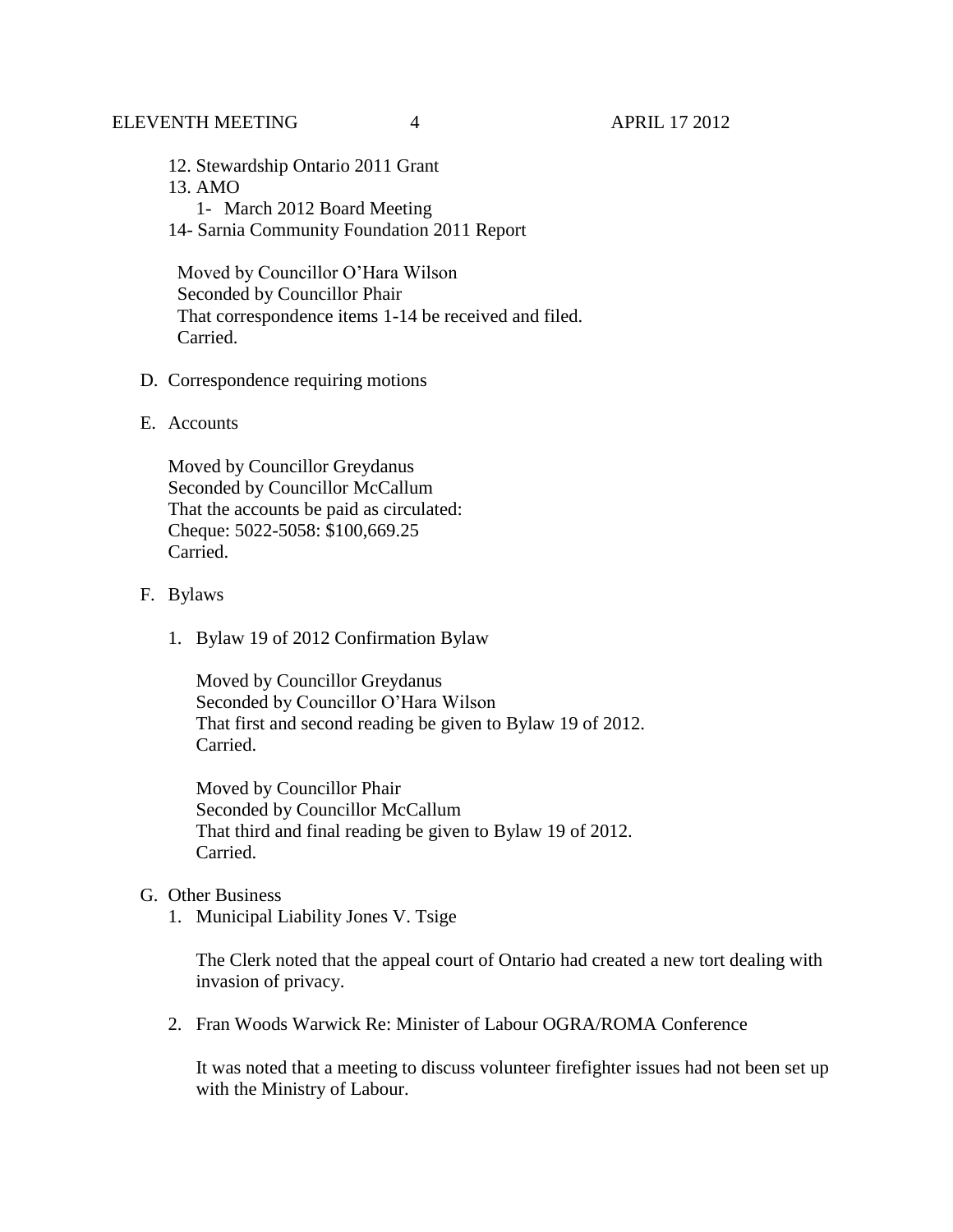3. Oil City Cemetery Board Saturday March 31-12

The Clerk was instructed to contact Memorial Restoration to obtain pricing for the repair of 6 head stones.

4. 2012 Budget- Financing of Capital Assets

The Clerk discussed the requirement of incorporating capital replacement in the 2012 budget. A review was made of the estimated amount of revenue required to offset future capital.

A discussion took place in regards to changes in the sewer rate for Oil City. The Clerk indicated that additional information would be provided at a future meeting.

- 5. 2012 Budget Bylaw No action was taken on the 2012 budget.
- 6. Drinking Water Source Protection Consultation

A review was made of the implications for the source protection program. It was noted that there would be a need for joint municipal participation to fulfill the requirements of the program.

7. Tom Sinclair Enniskillen Community Center organ

Moved by Councillor McCallum Seconded by Councillor O'Hara Wilson That the organ located at the Enniskillen Centre be declared surplus and sold. Carried.

8. Plympton Wyoming- Meeting to Discuss Fire Department costs

The Clerk was instructed to invite representatives of the Plympton Wyoming Fire Committee to the May 1 meeting of Council to discuss an amended agreement to supply fire service.

9. Memo Council Waste/recycling RFP

The Clerk reported on the results of the proposal. The overall cost increase from operating the depot to having household pickup was over \$100,000 annually. A discussion took place about the future closure of the landfill.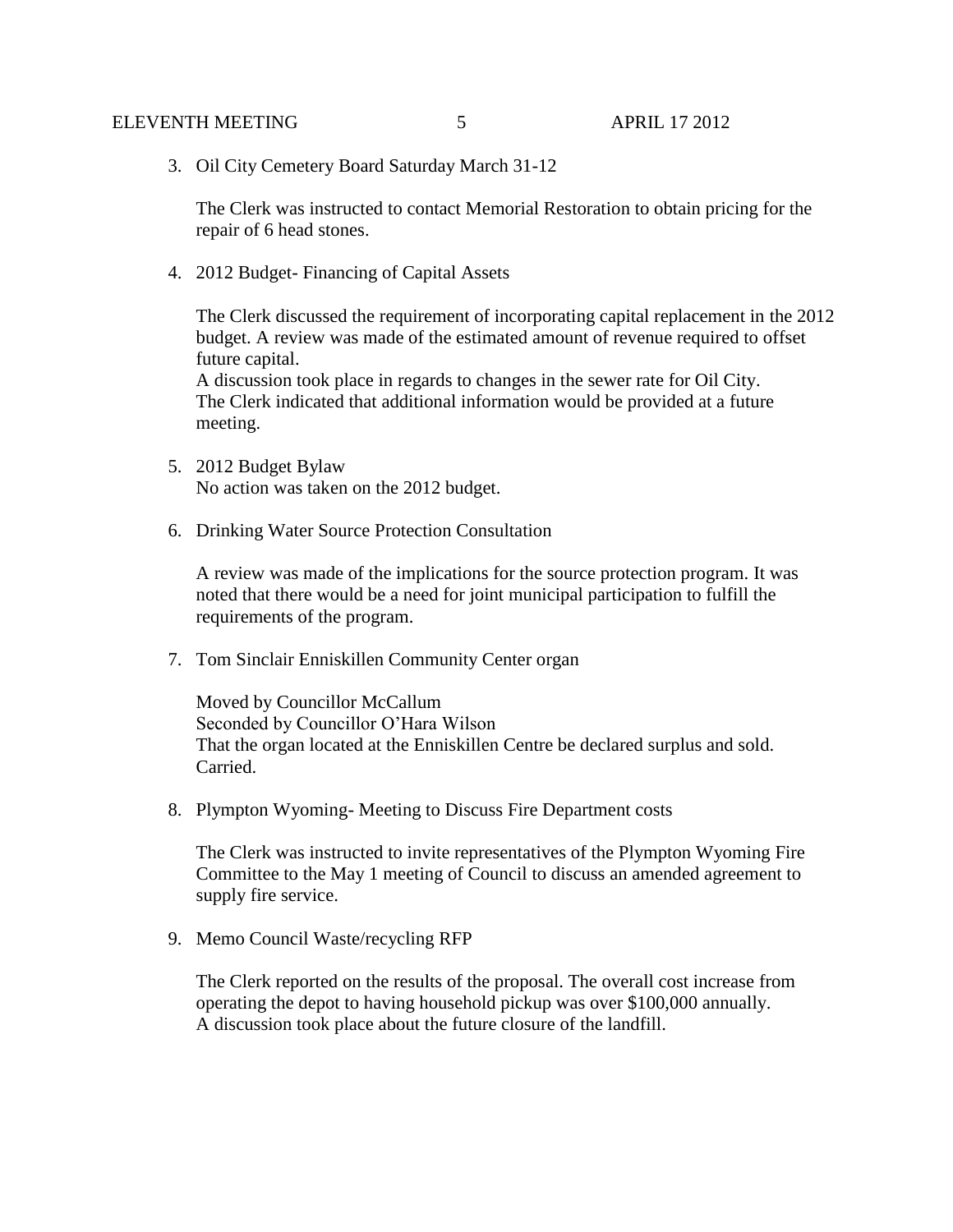Moved by Councillor McCallum Seconded by Councillor O'Hara Wilson That the Council of the Township of Enniskillen reject all proposals in the city of Sarnia RFP 2011-123 for waste management collection. Carried.

Moved by Councillor Greydanus Seconded by Councillor Phair That the Township of Enniskillen participate in the revised City of Sarnia Waste Management Collection RFP. Carried.

 The Clerk reported that members of the recreation committee were discussing the use of Marthaville Park with Wyoming Baseball association. Final confirmation of the usage was pending.

 The Clerk reported that the federal emergency management funding program was to end in 2013.

 The Clerk noted that a meeting was arranged with the landfill operator on April 19 2012 to discuss the repositioning of the dumpsters on the site.

 Councillor McCallum questioned whether the ramp had been installed at the Enniskillen Community Center.

 Councillor O'Hara Wilson noted that the ramp was being prepared for installation this week.

H. In camera Meeting – Section 239 (2) b of the Municipal Act to discuss Municipal Staffing

 Moved by Councillor Greydanus Seconded by Councillor O'Hara Wilson That the Council move in camera under section 239 2 (b) of the Municipal Act to discuss municipal staffing. Carried.

 Moved by Councillor Greydanus Seconded by Councillor Phair That an in camera meeting be held on May 1 2012 under section 239 (2) b of the Municipal Act to discuss municipal staffing. Carried.